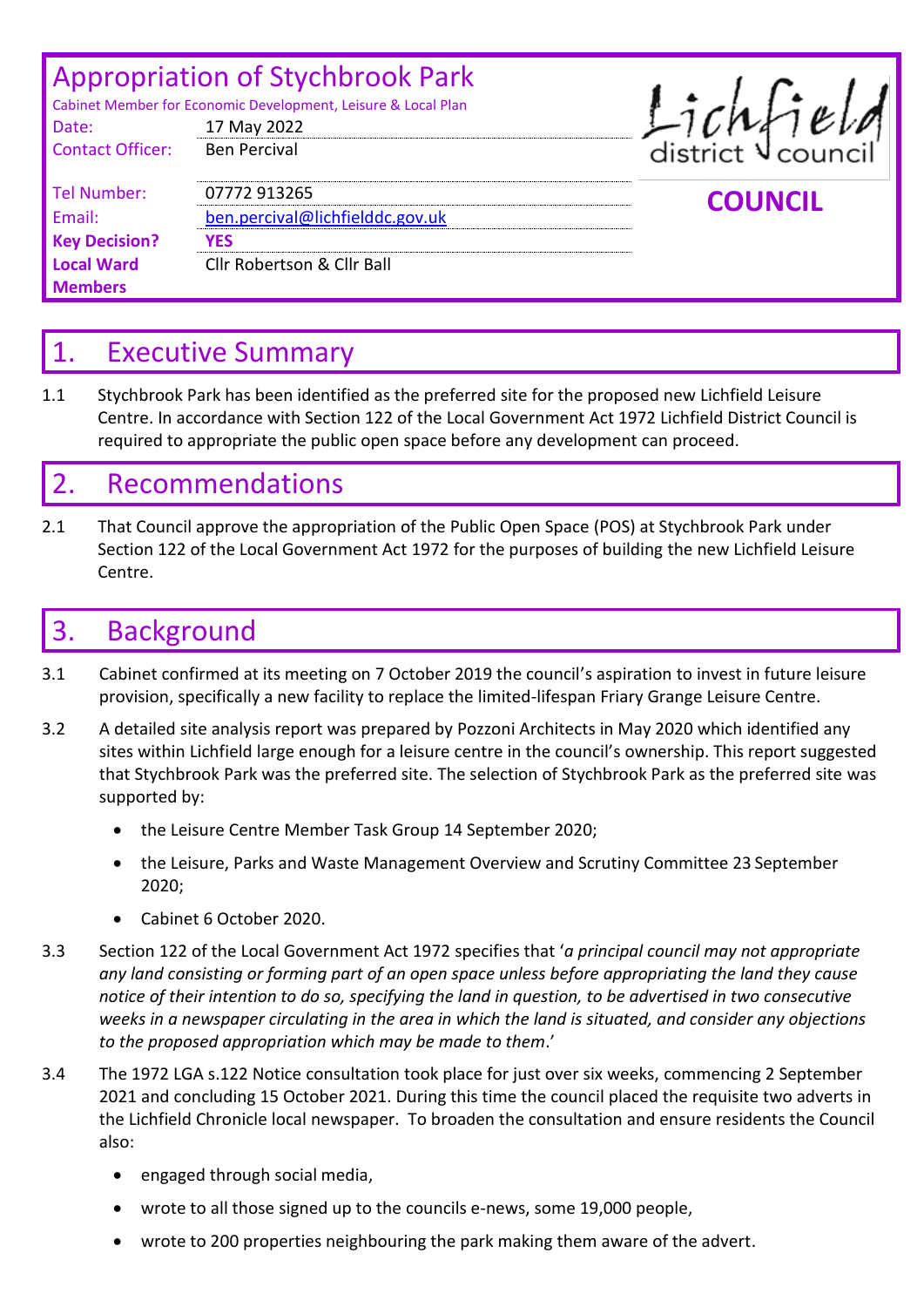- launched a microsite specific to the project so that anyone who was interested could continue to follow our progress.
- 3.5 Despite the broad engagement, in total there were only 118 responses to the consultation; for context more than 1,500 responded to the recent consultation regarding the Beacon Park golf course. 84 respondents objected to using Stychbrook Park, 17 respondents supported its use and often wanted additional facilities. A further 17 submissions made comments and asked questions about leisure centre proposals, but they didn't directly object to Stychbrook Park being used.
- 3.6 The responses that included more detailed statements and requests for information have been categorised into key themes: difficult
	- transport links/parking,
	- accessibility,
	- wildlife/trees/woodland,
	- pollution (noise, light),
	- the loss of existing facilities,
	- impact on climate change,
	- increase in localised crime,
	- facility design/mix comments,
	- the impact of COVID 19,
	- potentially using other sites,
	- impact on local people
	- querying the consultation process.
- 3.7 The New Lichfield Leisure Centre, Member Task Group discussed the findings of the consultation at its meetings on 3 November 2021 and 28 March 2022. Members resolved that a recommendation should be made to Cabinet in support of moving forward with Appropriation of Stychbrook Park. It was felt that the number of objections were outweighed by the resident benefit delivered by a leisure centre. It was further considered that many of the objections were extraneous to the appropriation of the site, but will be carried forward to any subsequent planning process where they will be fully explored and resolved.
- 3.8 Lichfield District Council's Open Space Assessment 2020 states that the Lichfield area has 82 ha of amenity space on 82 sites, with large sites around Beacon Park and Eastern Avenue. Stychbrook Park is along Eastern Avenue and adjacent to Christian Fields. There is a total coverage of amenity green space within a 480m/10-minute walk distance. The assessment also states that future development should continue to provide complete coverage for accessibility. This assessment indicates that Stychbrook Park is not required for open space purposes.
- 3.9 As can be seen from the location plan for the new leisure centre below. Whilst an area of Stychbrook Park will be lost in order to build a new leisure centre, substantial open space will remain. The existing children's play area will remain along with wooded areas and other grassed areas. The adjacent Christian Fields will be unaffected and still provide local residents with amenity green space within 480m/10-minute walk distance.
- 3.10 A new leisure centre will deliver a step-change in physical activity provision for residents, providing facilities to a standard commensurate with customer expectations. Only through providing a network of excellent quality facilities, can we encourage residents to make positive choices relating to their leisure time.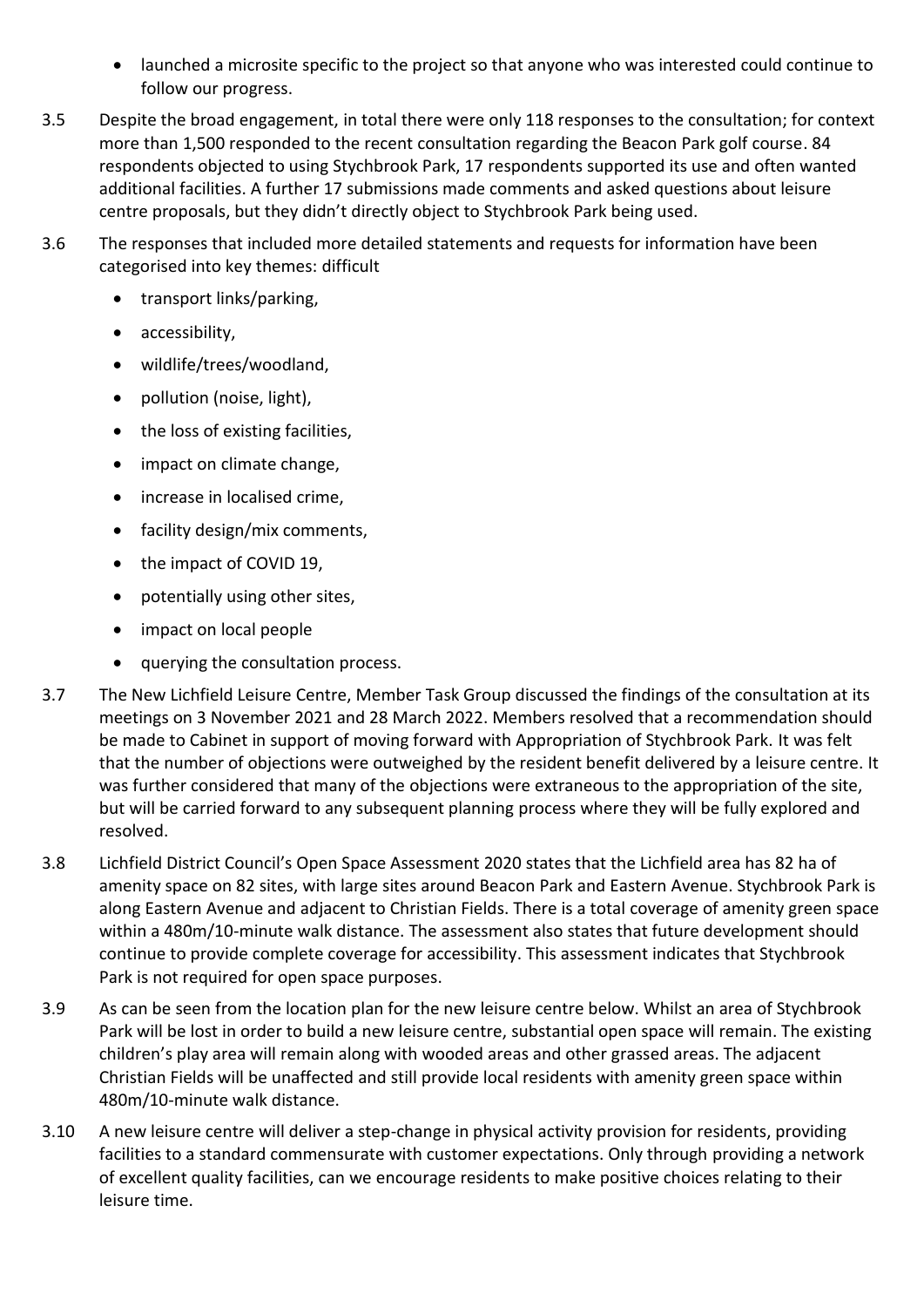- 3.11 Physical activity makes a huge contribution to the health and wellbeing of residents and the local economy. Physical inactivity is the fourth leading risk factor for global mortality, accounting for 6% of deaths globally. Overweight and obesity are responsible for a further 5% of global mortality. For adults, doing regular exercise helps to prevent and manage over 20 chronic conditions, including coronary heart disease, stroke, type 2 diabetes, cancer, obesity, stress and mental health problems and musculoskeletal conditions.
- 3.12 The appropriation is a separate process to planning approval and is required to be completed ahead of any planning application. Once appropriated, the council could then make a planning application to develop a leisure centre on the site. The planning application will include a further consultation exercise and allow for a fuller examination of some of the issues detailed in 3.6 – which are more relevant to the planning process than to the approval of the appropriation.
- 3.13 Cabinet at their meeting 10 May 2022 recommended that Council approve the appropriation of the Public Open Space (POS) at Stychbrook Park under Section 122 of the Local Government Act 1972 for the purposes of building the new Lichfield Leisure Centre.

## **Stychbrook Park – Location Plan**



A plan of the new leisure centre layout at Stychbrook Park

| <b>Alternative Options</b> | 1. The Council could choose not to Appropriate the site but that would mean its<br>use for a leisure centre couldn't be progressed in this location.                                                                                                                                                                                                                                                                |
|----------------------------|---------------------------------------------------------------------------------------------------------------------------------------------------------------------------------------------------------------------------------------------------------------------------------------------------------------------------------------------------------------------------------------------------------------------|
| <b>Consultation</b>        | 1. The 1972 LGA s.122 Notice consultation took place for just over six weeks,<br>from 2 September until 15 October with the S122 Notice placed in local<br>newspaper.<br>Local residents adjacent to Stychbrook Park were mailed to make them aware<br>of the S122 notice.<br>3. The new Lichfield leisure centre Member Task Group were consulted and<br>made recommendation to Cabinet to make the Appropriation. |
| Financial<br>Implications  | 1. There are no financial implications, efficiencies or implications to the funding<br>gap in making the Appropriation.                                                                                                                                                                                                                                                                                             |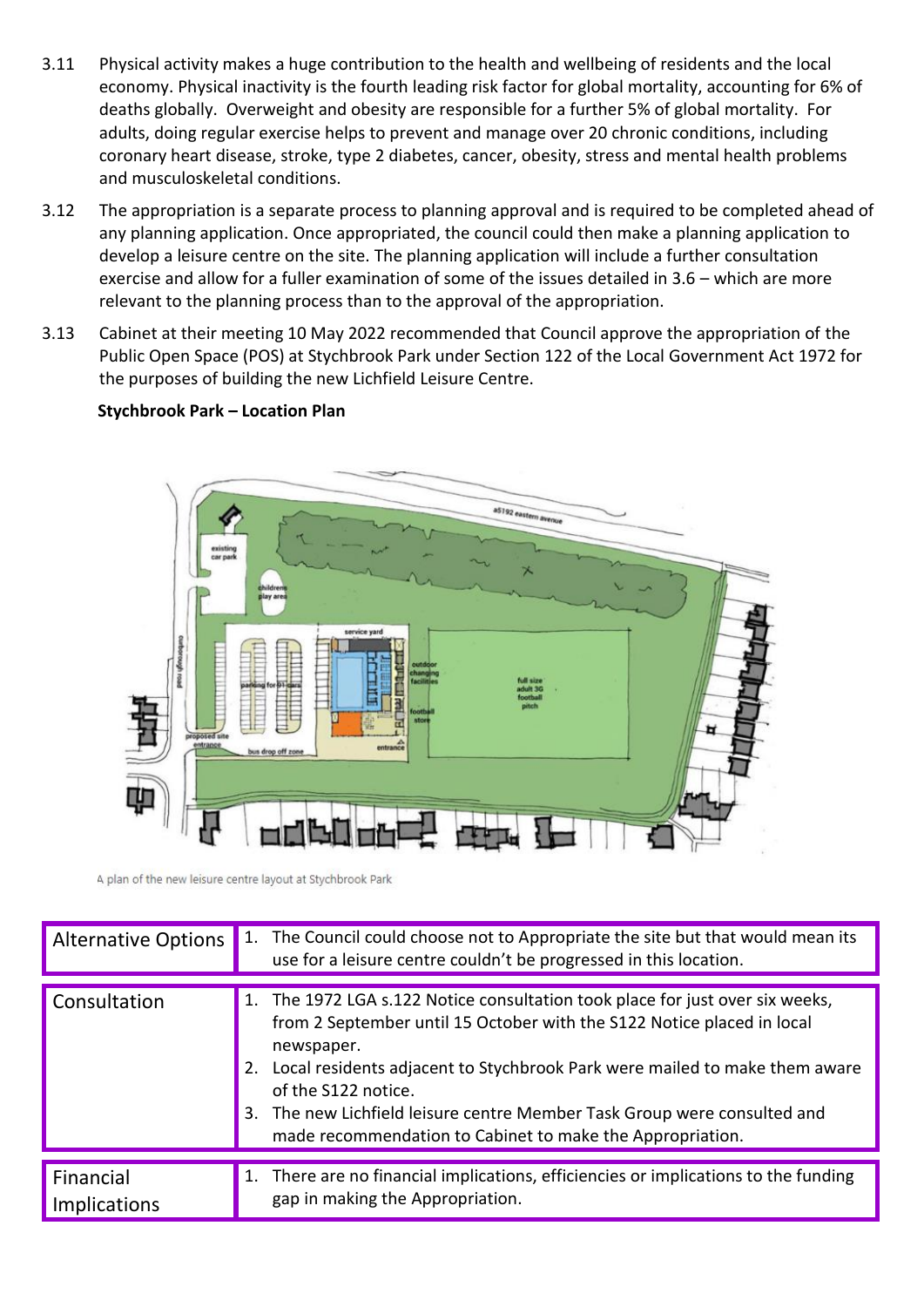| Approved by<br>Section 151 Officer                              | Yes                                                                                                                                                                                                                                                                                                                                                                                                                                                                                                                                                                                                                                                                                                                                                                                                                                |  |
|-----------------------------------------------------------------|------------------------------------------------------------------------------------------------------------------------------------------------------------------------------------------------------------------------------------------------------------------------------------------------------------------------------------------------------------------------------------------------------------------------------------------------------------------------------------------------------------------------------------------------------------------------------------------------------------------------------------------------------------------------------------------------------------------------------------------------------------------------------------------------------------------------------------|--|
| Legal Implications                                              | 1. On 23 June 2021 Kings Chambers advised that because Stychbrook Park is<br>considered as public open space, s.122 (2A) of the Act would apply and there<br>will be a need to carry out publicity and consultation.<br>On 3 August 2021, South Staffordshire Council's legal team clarified the<br>2.<br>process that LDC would need to follow to comply with s.122 of the Act in that<br>'a principal council may not appropriate any land consisting or forming part of<br>an open space unless before appropriating the land they cause notice of their<br>intention to do so, specifying the land in question, to be advertised in two<br>consecutive weeks in a newspaper circulating in the area in which the land is<br>situated, and consider any objections to the proposed appropriation which<br>may be made to them.' |  |
| Approved by<br><b>Monitoring Officer</b>                        | Yes                                                                                                                                                                                                                                                                                                                                                                                                                                                                                                                                                                                                                                                                                                                                                                                                                                |  |
| Contribution to the<br>Delivery of the<br><b>Strategic Plan</b> | Sustainable leisure centre provision in support of active lifestyles contributes<br>1.<br>to:<br>a. Enabling people $-$ to live healthy and active lives.<br>b. Developing prosperity $-$ to enhance the district for visitors                                                                                                                                                                                                                                                                                                                                                                                                                                                                                                                                                                                                     |  |
| Equality, Diversity<br>and Human Rights<br>Implications         | 1. There are no equality, diversity and human right implications associated with<br>the proposals at this stage.<br>A full equality impact assessment will be conducted on the building's design<br>2.<br>and an access statement will accompany any future planning application.                                                                                                                                                                                                                                                                                                                                                                                                                                                                                                                                                  |  |
| Crime & Safety<br><b>Issues</b>                                 | None at this time                                                                                                                                                                                                                                                                                                                                                                                                                                                                                                                                                                                                                                                                                                                                                                                                                  |  |
| Environmental<br>Impact                                         | The proposed site is currently public open space.<br>1.<br>The environmental impact of any development will be explored in detail as<br>2.<br>part of subsequent site investigations and any planning application.<br>Mitigation measures will be identified and agreed as appropriate.<br>3.                                                                                                                                                                                                                                                                                                                                                                                                                                                                                                                                      |  |
| GDPR / Privacy<br><b>Impact Assessment</b>                      | Not required.<br>1.                                                                                                                                                                                                                                                                                                                                                                                                                                                                                                                                                                                                                                                                                                                                                                                                                |  |
| <b>Risk Description &amp; Risk</b>                              | Original<br>How We Manage It<br>Current                                                                                                                                                                                                                                                                                                                                                                                                                                                                                                                                                                                                                                                                                                                                                                                            |  |

|                | Risk Description & Risk               | Original       | How We Manage It                                       | Current     |
|----------------|---------------------------------------|----------------|--------------------------------------------------------|-------------|
|                | Owner                                 | Score          |                                                        | Score       |
|                |                                       | (RYG)          |                                                        | (RYG)       |
| $\overline{A}$ | Loss of existing facilities $-$ grass | Likelihood:    | Ensure that grass play can transition onto 3G pitch.   | Likelihood: |
|                | football pitches                      | Yellow         | Continue to work with FA on district-wide football     | Yellow      |
|                |                                       | Impact: Yellow | facilities.                                            | Impact:     |
|                |                                       | Severity:      |                                                        | Yellow      |
|                |                                       | Yellow         |                                                        | Severity:   |
|                |                                       |                |                                                        | Yellow      |
| B              | Appropriating the land needs to       | Likelihood:    | Appropriate the land prior to any planning application | Likelihood: |
|                | be completed prior to any             | Yellow         | being made.                                            | Green       |
|                | planning considerations.              | Impact: Yellow |                                                        |             |